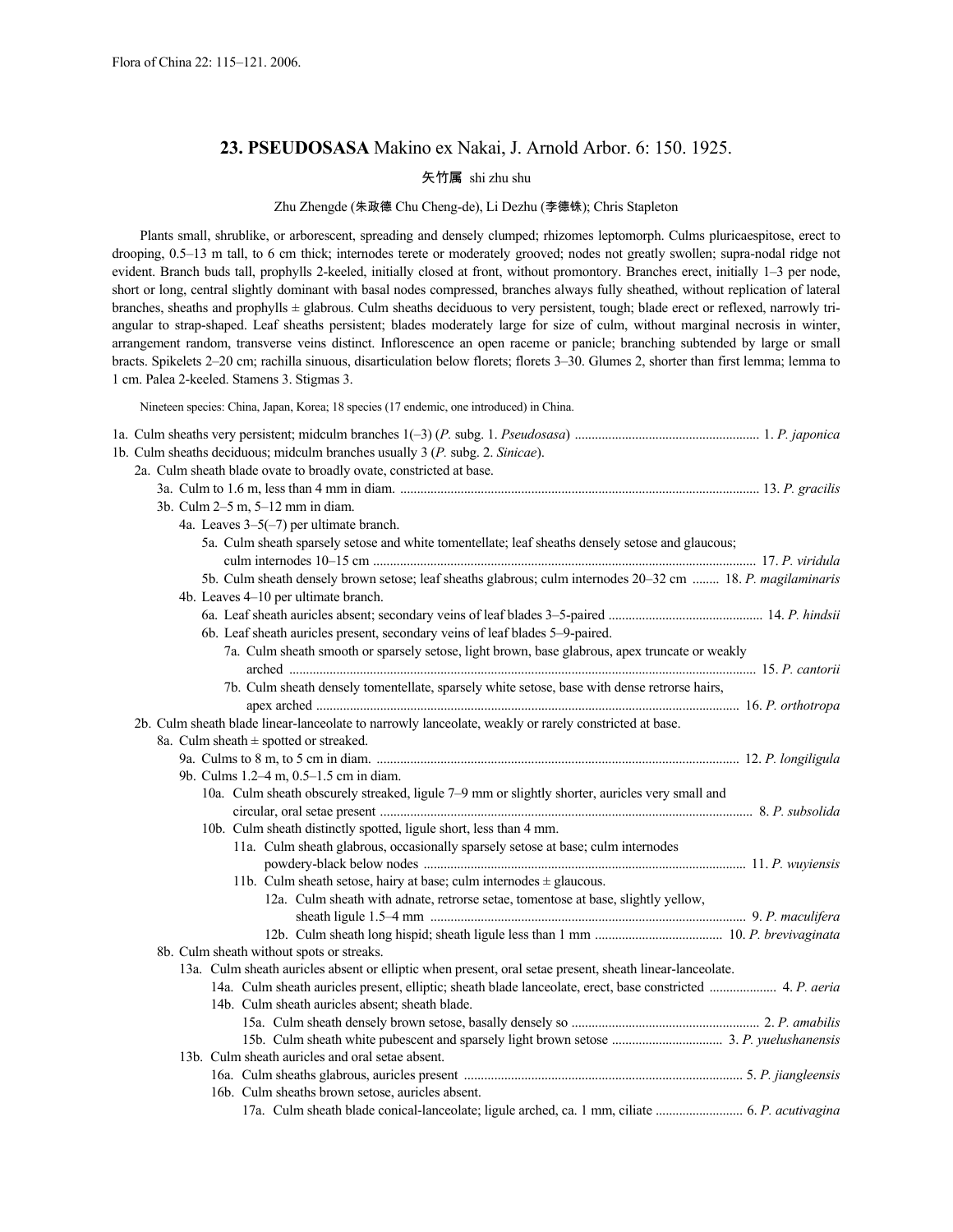17b. Culm sheath blade linear-lanceolate; ligule extremely short, nearly absent ....................... 7. *P. pubiflora*

# **1. Pseudosasa** subg. **Pseudosasa**

矢竹亚属 shi zhu ya shu

*Yadakeya* Makino, nom. illeg. superfl.

Culm internodes moderately deeply grooved above branches. Branch initially solitary, with basal nodes compressed but without buds, laterals only arising from nodes further from culm. Culm sheaths persistent. Pedicels glabrous.

Two species: native to Japan and Korea; one species (introduced) in China.

**1. Pseudosasa japonica** (Siebold & Zuccarini ex Steudel) Makino ex Nakai, J. Jap. Bot. 2(4): 15. 1920.

矢竹 shi zhu

*Arundinaria japonica* Siebold & Zuccarini ex Steudel, Syn. Pl. Glumac. 1: 334. 1854; *A. usawae* Hayata; *Pleioblastus usawae* (Hayata) Ohki; *Pseudosasa usawae* (Hayata) Makino & Nemoto; *Yadakeya japonica* (Siebold & Zuccarini ex Steudel) Makino.

Culms erect or nodding,  $1-3(-5)$  m tall, to 1.5 cm thick; internodes long, finely ridged, finely mottled, with light ring of wax below each node; nodes slightly raised; sheath scar large. Branches usually 1 per node, without basal buds or branches on that branch, sometimes rebranching from distal branch nodes. Culm sheaths persistent, to 25 cm, basally glabrous, distally appressed hispid; auricles and oral setae absent; blade erect, 2–5 cm, abaxially glabrous. Leaf sheaths glabrous, margins membranous, not ciliate, auricles absent or small, erect; oral setae scarce, erect, or lacking; ligule oblique, long, slightly pubescent, eroded; abaxial ligule glabrousto finely ciliate; blade abaxially light green to glaucous, adaxially dark green,  $15-37 \times 1.5-$ 5 cm, glabrous; pseudopetiole glabrous. Spikelets curving, narrowly terete, 3.5–10 cm; florets 5–20(–25). Lemma 1.2–1.5 cm, glabrous, often with fine mucro ca. 2 mm; palea nearly equal to lemma, glabrous, keels finely ciliate. Inflorescence not known.

Yangtze River to Guangdong, Taiwan [Japan, Korea].

This species is cultivated as an ornamental. It is traditionally used for arrows in Japan.

**2. Pseudosasa** subg. **Sinicae** S. L. Chen & G. Y. Sheng, Bull. Bot. Res., Harbin 11(4): 44. 1991.

# 茶秆竹亚属 cha gan zhu ya shu

Culm internodes terete, rarely grooved. Branches initially 3 per node at mid-culm, very erect. Culm sheaths deciduous. Pedicels pubescent.

#### ● Seventeen species: China.

There is considerable uncertainty about the synonymy of Chinese names within *Pseudosasa* and relationships to certain names within *Pleioblastus* and other genera. Characters at both generic and specific ranks require further investigation.

**2. Pseudosasa amabilis** (McClure) P. C. Keng ex S. L. Chen et al., Fl. Reipubl. Popularis Sin. 9(1): 641. 1996.

#### 茶秆竹 cha gan zhu

Culms 6–13 m, 2–6 cm in diam.; internodes olive-green, terete, 30–40(–50) cm, smooth, initially gray waxy; wall thick; cavity filled with lamellate or spongy pith; nodes weakly prominent. Branches (1–)3 per node, deflexed, secondary branchlets undeveloped. Culm sheaths gradually deciduous, brown, rigid, fragile when dry, densely setose, margins with cilia ca. 1.5 cm, apex truncate or raised on both sides; auricles absent; oral setae few, erect, ca. 1.5 cm, rigid, undulate; ligule arcuate, irregular, ciliate; blade erect, dark brown, narrowly triangular, scabrid, sharply pointed. Leaves 2 or 3 per ultimate branch; sheath glabrous, margins ciliolate; auricles minute; oral setae curved, 7–15 mm; ligule 1–2 mm, densely ciliolate; pseudopetiole ca. 5 mm; blade narrowly lanceolate,  $16-35 \times 1.6-3.5$ cm, thick, glabrous, secondary veins 7–9-paired, one margin spinescent-serrulate, other margin obscure. Inflorescence paniculate, lateral spikelets 3–15, 2.5–5.5 cm, rachilla internodes ca. 3 mm; florets 5–16. Glumes 2, unequal, densely puberulous or glabrous, margins apically densely ciliolate; lemma ovate-lanceolate, densely puberulous or glabrous; palea broadly lanceolate, keels puberulous. Lodicules unequal. Stamens 3. Ovary fusiform, glabrous. Caryopsis 5–6 mm. New shoots Mar to late May.

● Widely cultivated in plantations along streams in mountain areas, open slopes; low elevations. Fujian, Guangdong, Guangxi, Hunan, S Jiangxi.

The culms are of high mechanical quality, and large quantities are exported to other countries of SE Asia and the United States. The species was once highly prized for making fishing rods and ski poles.

- 1a. Culm sheath apically raised on both sides;
- lemma glabrous ........................................ 2b. var. *convexa* 1b. Culm sheath apically truncate; lemma
	- glabrous to puberulous. 2a. Culm sheaths thick, leathery; glumes and lemma densely puberulous ........ 2a. var. *amabilis*
	- 2b. Culm sheaths thin; glumes and lemma densely glaucous, sparsely puberulous or nearly glabrous ............................. 2c. var. *farinosa*

## **2a. Pseudosasa amabilis** var. **amabilis**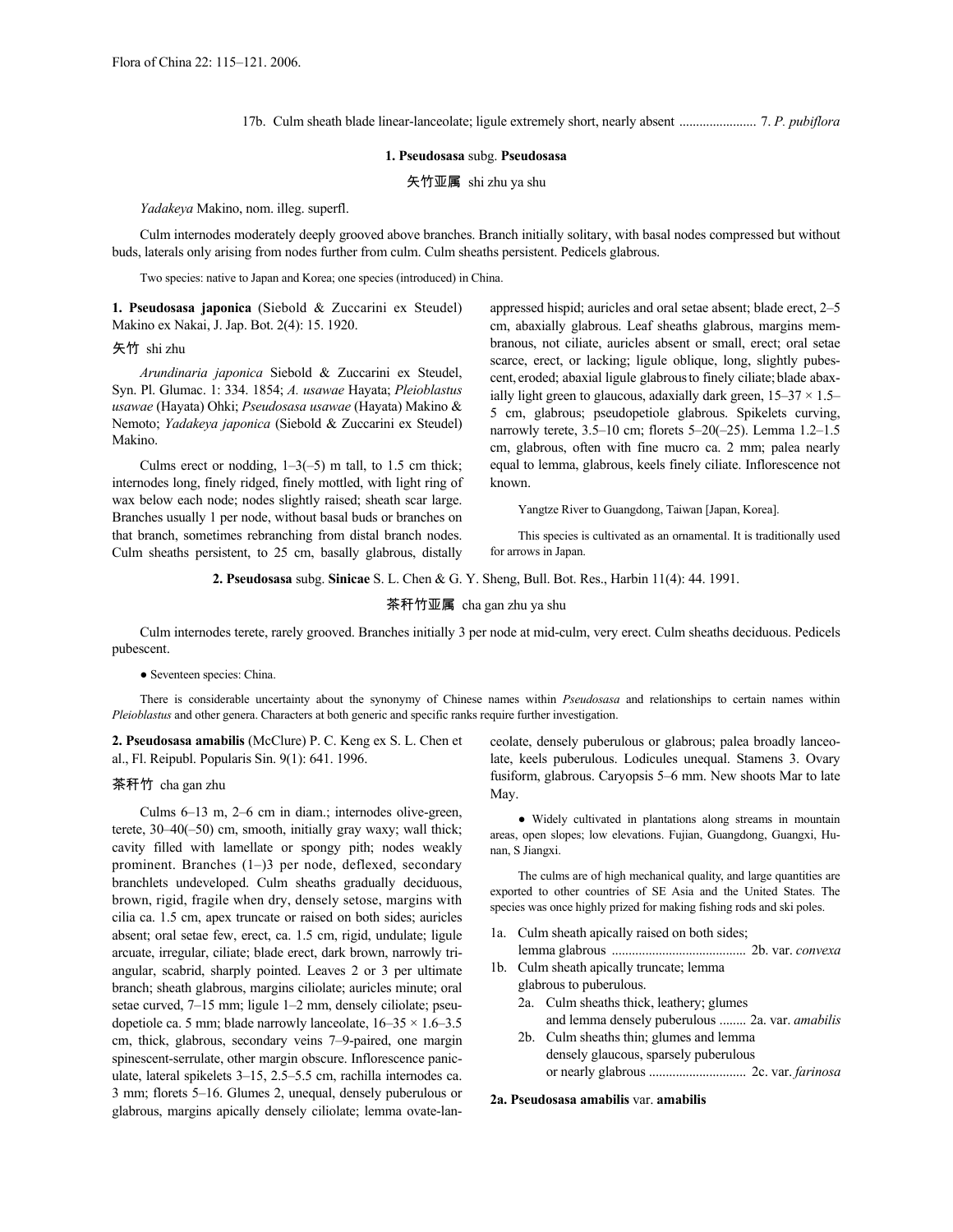## 茶秆竹(原变种) cha gan zhu (yuan bian zhong)

*Arundinaria amabilis* McClure, Lingnan Sci.J.10:6. 1931.

Culm sheaths leathery, apex truncate. Glumes and lemma densely puberulous.

● Often cultivated along streams of mountain areas. Fujian, Guangdong, Guangxi, S Hunan, S Jiangxi.

**2b. Pseudosasa amabilis** var. **convexa** Z. P. Wang & G. H. Ye, J. Nanjing Univ., Nat. Sci. Ed. 1981(1): 98. 1981.

# 福建茶秆竹 fu jian cha gan zhu

*Pseudosasa amabilis* var. *tenuis* S.L.Chen & G. Y. Sheng.

Internodes initially densely glaucous; nodes sparsely retrorsely setose. Culm sheaths sparsely setose, apically prominent on both sides; ligule glaucous; auricles elliptic, with a few oral setae.

● Open slopes; low elevations. Fujian, Hunan.

**2c. Pseudosasa amabilis** var. **farinosa** S. L. Chen & G. Y. Sheng, Bull. Bot. Res., Harbin 11(4): 45. 1991.

# 厚粉茶秆竹 hou fen cha gan zhu

Culm sheaths thinner. Leaf blade narrower. Glumes and lemma densely glaucous or nearly glabrous.

● N Guangxi.

**3. Pseudosasa yuelushanensis** B. M. Yang, Nat. Sci. J. Hunan Norm. Univ. 9(3): 90. 1986.

#### 岳麓山茶秆竹 yue lu shan cha gan zhu

Culms 2–3 m, 1.5–2 cm in diam.; internodes striate, glaucous, initially white pubescent above nodes; nodes weakly prominent. Culm sheaths late deciduous, white pubescent and sparsely brown setose, ciliate; auricles weak; oral setae 4–6; ligule truncate or arched; blade narrowly lanceolate, both surfaces pubescent. Leaf sheath sparsely puberulous; auricles absent; oral setae 5–7 mm; ligule arched, 2–2.5 mm; blade lanceolate or oblong-lanceolate,  $15-30 \times 2-4$  cm, abaxially pubescent, secondary veins 5- or 6-paired, margins serrulate. Inflorescence paniculate; spikelets 3–8, pedicel 3–7 mm; florets 3–15. Glumes 2, unequally sized; lemma ovate-lanceolate; palea navicular, keels puberulous. Stamens (1–)3 or 4(–6). Ovary fusiform, glabrous; styles very short; stigmas 3. Caryopsis oblong, 5–7 mm. New shoots May, fl. Apr–Jun.

● Undergrowth of hardwood forests. Hunan (Yuelu Shan).

This species is possibly a synonym of *Pseudosasa subsolida*.

**4. Pseudosasa aeria** T. H. Wen, Bull. Bot. Res., Harbin 3(1): 94. 1983.

#### 空心竹 kong xin zhu

Culms to 6 m, ca. 2 cm in diam.; internodes green, terete, 30–40 cm, not grooved, glabrous; nodes not raised. Branches 1–3 per node. Culm sheaths nearly persistent, green, setose, densely setose at base, margins brown ciliate; auricles brown, elliptic; oral setae slender; ligule truncate, 1–2 mm; blade erect, green, lanceolate, both surfaces glabrous, base constricted, margin serrulate, apex slightly rugose. Leaves 3–5 per ultimate branch; sheath glabrous, margin ciliolate; auricles obscure; oral setae erect, to 1.3 cm; ligule truncate, short; blade lanceolate,  $11-20 \times 1-2.2$  cm, both surfaces glabrous, secondary veins 6or 7-paired, base broadly cuneate, apex long acuminate. Inflorescence terminal to lateral branches; spikelets 1–5, pedicel 5–7 mm, terminal one to 1.4 cm, glabrous; florets ca. 11. Glumes 1 or 2; lemma margins ciliolate apically, mucronate; palea slightly shorter than lemma, densely hairy, apex rounded; lodicules ciliolate. Ovary columnar. New shoots Jun.

# ● Zhejiang.

This species is possibly a synonym of *Pleioblastus rugatus*.

**5. Pseudosasa jiangleensis** N. X. Zhao & N. H. Xia in Z. Yu Li, Pl. Longqi Mountain, Fujian, China, 600. 1994.

# 将乐茶秆竹 jiang le cha gan zhu

Culms  $7-10(-12)$  m,  $1-3(-5)$  cm in diam.; internodes terete, ca. 40 cm; wall 6–8 mm thick; nodes not prominent, farinose; intranode ca. 7 mm. Branches 3 per node, erect, base nearly appressed. Culm sheaths deciduous, green, not spotted, slightly longer than internode, thickly papery, glaucous, abaxially sparsely deciduous-setose, margins glabrous, apex truncate or subconcave; auricles subovoid, small, margins ciliate or glabrous; oral setae glabrous; ligule 4–5 mm, membranous, margins glabrous or ciliate; blade reflexed, linear-lanceolate, both surfaces densely pubescent, base slightly contracted. Leaves 4– 6(or 7) per ultimate branch, glabrous; sheath glabrous; auricles and oral setae absent; ligule ca. 2 mm, membranous, margins glabrous; blade linear-lanceolate or narrowly lanceolate, 9–20 × 1–2.5 cm, cartilaginous, abaxially proximally pubescent, otherwise glabrous, secondary veins 4–6-paired, transversal veins conspicuous, margins revolute, apex caudate acuminate. Inflorescence unknown. New shoots May.

● Margins of mountains; 400–500 m. W Fujian.

**6. Pseudosasa acutivagina** T. H. Wen & S. C. Chen, J. Bamboo Res. 3(2): 31. 1984.

#### 尖箨茶秆竹 jian tuo cha gan zhu

Culms to 4 m, to 2.5 cm in diam.; internodes initially green, to 35 cm, glabrous, glaucous. Culm sheaths narrowly triangular, longer than internodes, brown setose, densely so at base, margins ciliate, auricles and oral setae absent; ligule arched, ca. 1 mm, ciliate; blade erect, conical-lanceolate, 1–3 cm, glabrous. Leaves 2 or 3 per ultimate branch; sheath pale, initially pubescent, margins glabrous; auricles and oral setae absent; ligule ca. 5 mm, fragile; pseudopetiole 7–15 mm; blade elliptic-lanceolate to ovate-lanceolate,  $22-32 \times 2-4.5$  cm, abaxially pubescent, secondary veins 9–11-paired, base cuneate, margins serrulate, apex acuminate or acute. Inflorescence unknown.

● Slopes; below 500 m. S Zhejiang.

This species is possibly a synonym of *Acidosasa nanunica*.

**7. Pseudosasa pubiflora** (Keng) P. C. Keng ex D. Z. Li & L.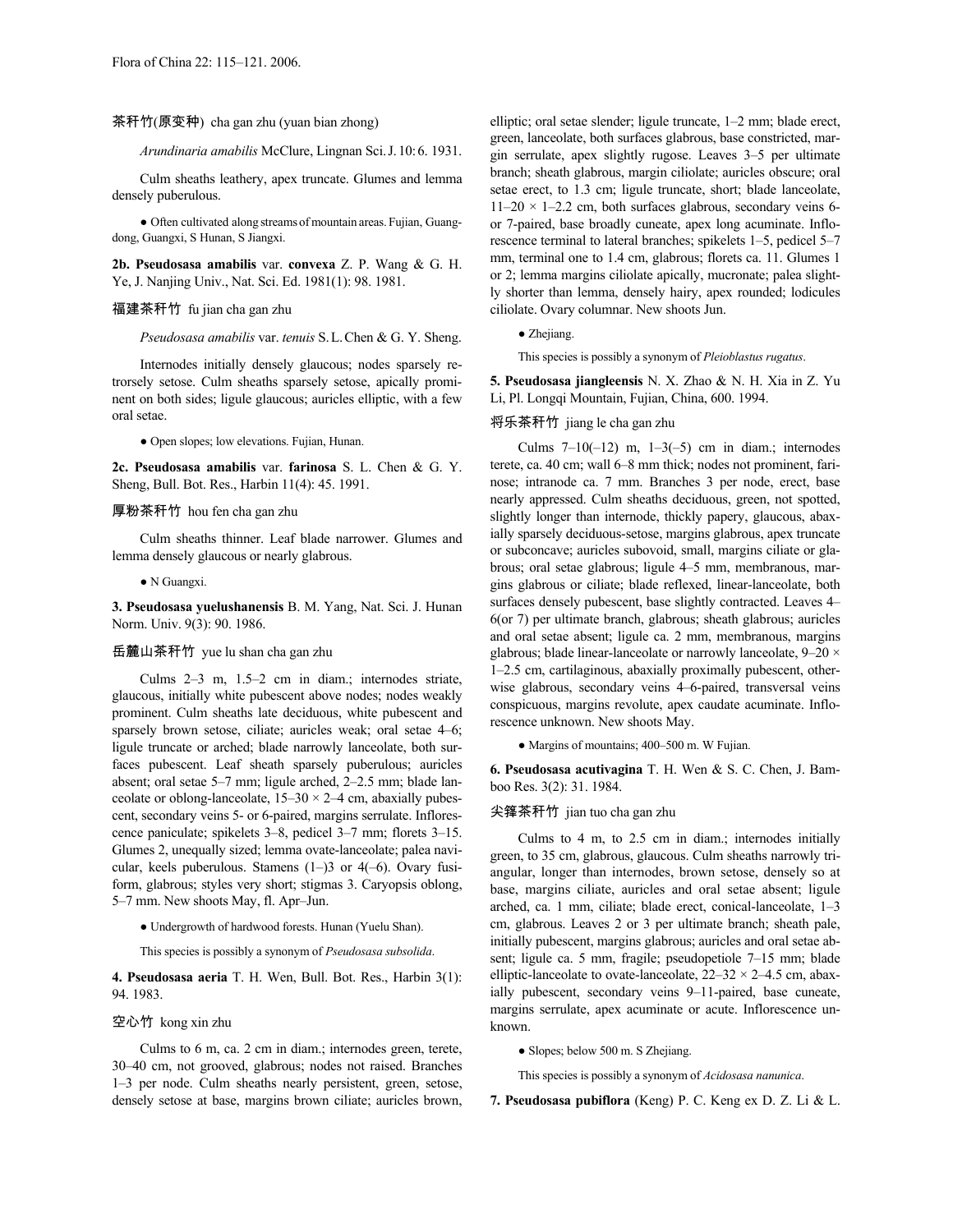#### M. Gao, **comb. nov.**

#### 毛花茶秆竹 mao hua cha gan zhu

Basionym: *Arundinaria pubiflora* Keng, Sinensia 7: 416. 1936; *Acidosasa paucifolia* W. T. Lin; *Arundinaria lanshanensis* (T. H. Wen) T. H. Wen; *A. pallidiflora* (McClure) T. H. Wen; *A. tenuivagina* W. T. Lin; *Indocalamus pallidiflorus* McClure; *I. pubiflorus* (Keng) P. C. Keng; *Pseudosasa pallidiflora* (McClure) S. L. Chen & G. Y. Sheng; *P. parilis* T. P. Yi & D. H. Hu; *Yushania lanshanensis* T. H. Wen.

Culms ca. 1 m, 2–3 mm in diam.; internodes terete, woolly or tomentose below nodes; nodes weakly prominent. Branches 1–3 per node, elongated, slender. Culm sheaths persistent; auricles and oral setae absent; ligule extremely short, nearly absent; blade deciduous, small. Leaves 1 or 2 per ultimate branch; sheath glabrous or apically slightly hairy, margins ciliate; auricles and oral setae weakly developed or absent; ligule extremely short; blade lanceolate or elliptic-lanceolate, ca. 15  $\times$  19 cm, abaxially setulose, adaxially glabrous, one margin roughly hairy. Inflorescence paniculate, lateral; spikelets ca. 10; rachilla glabrous or hairy at base; pedicel densely puberulous; florets 2 or 3, loosely arranged. Glumes 2; lemma ovate, adnately hairy; palea about as long as lemma, keels densely hairy; lodicules 3, subequal. Ovary glabrous; stigmas 2. Caryopsis unknown. New shoots Apr.

● Slopes; low elevations. N Guangdong, S Hunan, S Jiangxi.

The combination *Pseudosasa pubiflora* was not previously validly published by P. C. Keng (Claves Gen. Sp. Gram. Prim. Sin. 154. 1957 and Fl. Ill. Pl. Prim. Sin. Gram. 32. 1959) because a clear and direct reference to the basionym was not given.

The woolly internode apex is unusual in *Pseudosasa* and rather suggestive of *Indocalamus*.

**8. Pseudosasa subsolida** S. L. Chen & G. Y. Sheng, Acta Phytotax. Sin. 21: 405. 1983.

#### 近实心茶秆竹 jin shi xin cha gan zhu

*Arundinaria subsolida* (S. L. Chen & G. Y. Sheng) C. S. Chao & G. Y. Yang.

Culms ca. 2.5 m, 5–12 mm in diam.; internodes terete, 18– 30 cm, nearly solid, basally slightly grooved above branches; wall thick, pith spongy; nodes flattened; sheath scars weakly distinct; intranode 6–7 mm. Culm sheaths light yellow-brown, apically purplish, obscurely streaked, striate, glabrous, margins ciliate; auricle circular, small, ciliate; oral setae deciduous, erect, uneven; ligule arcuate, 7–9 mm or slightly shorter, abaxially scabrid, ciliolate; blade erect on basal sheaths, revolute on apical ones, small, involute when dry. Leaves 6 or 7 per ultimate branch; basal sheath densely pubescent, sparsely setose; auricles obscure; oral setae few, short; pseudopetiole ca. 2 mm; blade oblong-lanceolate,  $15-20(-23) \times 1.2-2.3(-2.7)$  cm, abaxially densely hairy, secondary veins 5- or 6-paired, base rounded, margins minutely serrulate, apex acuminate. Inflorescence unknown. New shoots early Apr.

● Low slopes of hills. Fujian, Hunan, Jiangxi.

*Pseudosasa yuelushanensis* is possibly a synonym of this species.

# **9. Pseudosasa maculifera** J. L. Lu, J. Henan Agric. Coll. 2: 71. 1981.

## 鸡公山茶秆竹 ji gong shan cha gan zhu

Culms 2–4 m, 0.5–1.5 cm in diam.; internodes initially green, yellow-green when old, 21–31 cm, weakly glaucous, distinctly powdery below node, glabrous; supra-nodal ridge more prominent than persistent sheath base; intranode 5–8 mm. Branches (1 or)3 per node. Culm sheaths light green, sometimes brown spotted, glabrous or sparsely setose, setae light brown and readily deciduous, margins ciliolate; auricles absent; oral setae few, readily deciduous; ligule arcuate, truncate, or acute, 1.5–4 mm, glaucous; blade reflexed or erect, triangular-lanceolate or narrowly linear-lanceolate, entire. Leaves 2–4 per ultimate branch; sheath glabrous, margins ciliolate; auricles elliptic or falcate; oral setae radiate; blade elliptic-lanceolate, 7–14 × 1.2–2.2 cm, abaxially proximally slightly hairy, scabrid, secondary veins 5–9-paired, one margin distally serrulate, other margin entire. Inflorescence racemose, terminal. Spikelets 1 or 2, 3–5 cm; florets 5–7, terminal one sterile; rachilla internodes ca. 6 mm, shortly hairy. Glumes 2; lemma ovate; palea navicular, apex obtuse or 2-cleft, keels ciliolate; lodicules 3, nearly equal. Stamens 3. Ovary densely hairy; style 1; stigmas 3. Caryopsis oblong,  $9-13 \times 3-4$  mm. New shoots early Jun, fl. May.

# ● Slopes, roadsides. S Henan, S Zhejiang.

*Pleioblastus intermedius*, *P. maculosoides*, *Pseudosasa longiligula*, and *P. wuyiensis* are all possibly synonyms of this species.

- 1a. Culm sheaths glabrous, or apex sparsely
- setose on both sides; ligule arcuate ...... 9a. var. *maculifera* 1b. Culm sheaths densely setose; ligule
- truncate or acute ......................................... 9b. var. *hirsuta*

# **9a. Pseudosasa maculifera** var. **maculifera**

# 鸡公山茶秆竹(原变种) ji gong shan cha gan zhu (yuan bian zhong)

Culm sheaths brown spotted, densely setose at base; ligule arcuate; blade triangular-lanceolate.

● S Henan.

**9b. Pseudosasa maculifera** var. **hirsuta** S. L. Chen & G. Y. Sheng, Bull. Bot. Res., Harbin 11(4): 45. 1991.

#### 毛箨茶秆竹 mao tuo cha gan zhu

Culm sheaths densely setose; ligule truncate or acute; blade narrowly linear-lanceolate.

● Slopes, roadsides. S Zhejiang.

**10. Pseudosasa brevivaginata** G. H. Lai, J. Bamboo Res. 19(2): 37. 2001 ["2000"].

## 短箨茶秆竹 duan tuo cha gan zhu

Rhizomes amphipodial. Culms erect, 1.2–1.6 m, 5–7 mm in diam.; internodes initially green, setose, apically glaucous; supra-nodal ridge prominent, persistent sheath base corky, initially densely long, purple-brown hispid. Branches erect, basally adnate to culm. Culm sheath late deciduous to persis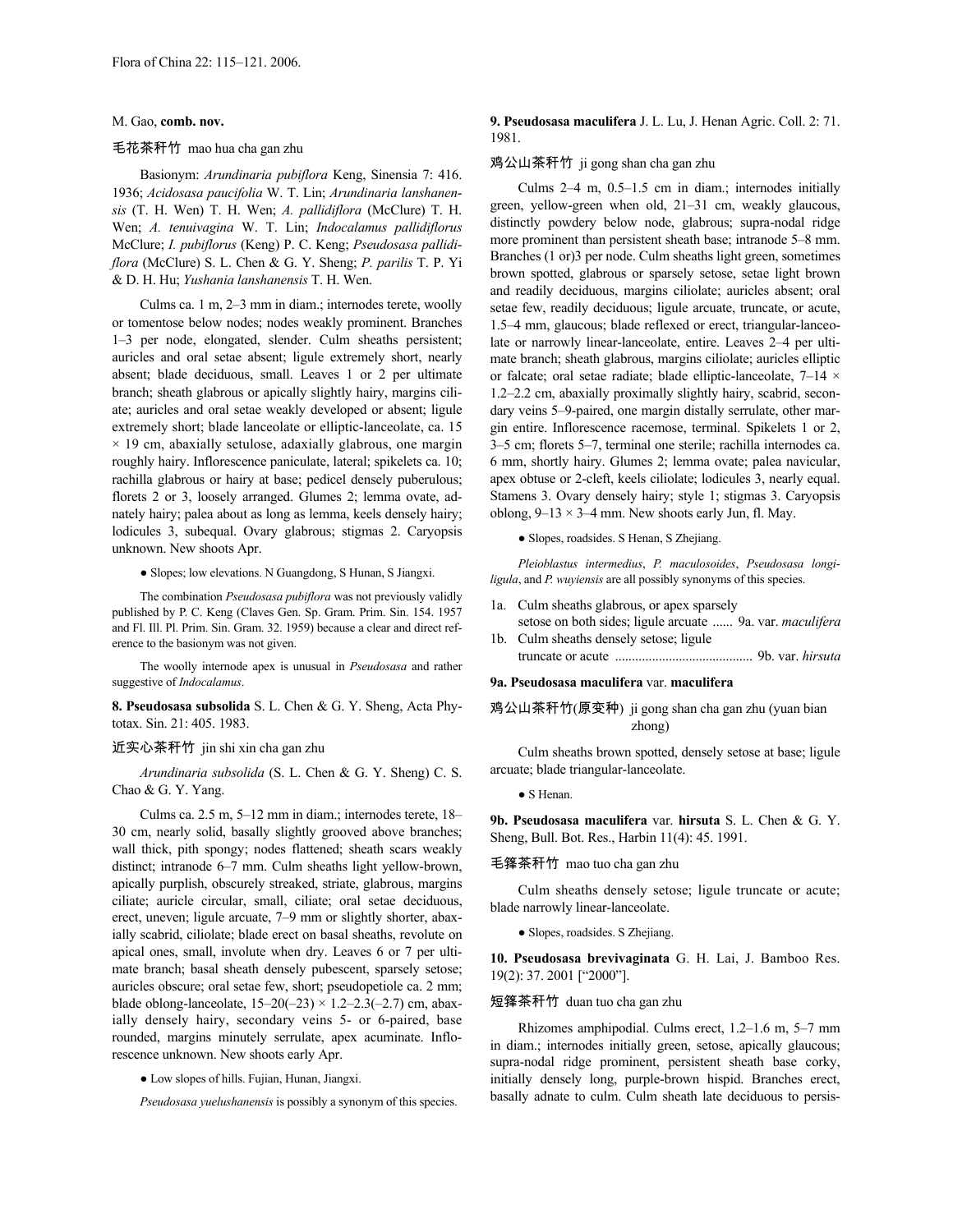tent, initially dark green and purple, distinctly spotted, ca. 1/2 as long as internode, brittle, subleathery, densely long, purplebrown hispid, becoming scabrous and verruculose from persistent bristle bases, basally long, dark purple hispid; auricles and oral setae absent; ligule arcuate, less than 1 mm, ciliolate; blade reflexed, subulate or linear, 1.6–2.8 cm, glabrous. Leaves (2 or)3 or 4 per branchlet; sheaths glabrous, margins initially long ciliate; auricles and oral setae deciduous; ligule truncate, less than 1 mm; blade  $11-18 \times 1.4-2.5$  cm, glabrous, secondary veins 6- or 7-paired, transverse veins distinct. Inflorescence unknown.

● Riversides; below 500 m. Anhui (Tiantang, Yuexi).

**11. Pseudosasa wuyiensis** S. L. Chen & G. Y. Sheng, Bull. Bot. Res., Harbin 11(4): 46. 1991.

## 武夷山茶秆竹 wu yi shan cha gan zhu

Culms 2.5–3.5 m, ca. 8 mm in diam.; internodes basally grooved above branches, with light powdery traces, black powdery below nodes; nodes weakly raised; sheath base persistent; intranode ca. 4 mm. Culm sheaths purple spotted, glabrous, occasionally sparsely setose at base, margins ciliate; auricles and oral setae absent; ligule arcuate, 3–4 mm, nearly glabrous; blade reflexed, narrowly linear-lanceolate, ca. 1/2 as wide as sheath apex, both surfaces puberulous, base slightly constricted, margin serrulate, apex acute. Leaves 3 or 4 per ultimate branch; sheath densely glaucous, hairy at base, margin ciliolate; auricles and oral setae absent; ligule acute or arcuate, ca. 3 mm; pseudopetiole ca. 3 mm; blade narrowly lanceolate,  $11-17 \times 0.6-0.7$  cm, abaxially densely puberulous, base broadly cuneate, margins spinescently serrulate, apex tapering, long acuminate. Inflorescence unknown. New shoots Jun.

● Valley slopes. N Fujian (Wuyi Shan).

This species might be better included within *Pseudosasa maculifera*.

**12. Pseudosasa longiligula** T. H. Wen, J. Bamboo Res. 1(1): 27. 1982.

#### 广竹 guang zhu

Culms ca. 8 m, to 5 cm in diam.; internodes green, 40–50 cm, glaucous below nodes, glabrous; nodes not raised, remains of sheath base persistent. Culm sheaths green, brown spotted or not, base subglabrous, margins brown ciliate, apex broad and concave; auricles elliptic; oral setae present; ligule arched, sometimes truncate or slightly concave; blade erect, striate, narrowly lanceolate to linear-lanceolate, ca. 1/4 as wide as sheath apex, glabrous, base slightly constricted, apex acuminate. Leaves 4–6 per ultimate branch; sheath densely pubescent, soon caducous, margins densely ciliolate; auricle circular to elliptic, very small; oral setae soon caducous, straight or curved, rigid; ligule acute, to 8 mm; blade oblong-lanceolate or narrowly lanceolate,  $12.5-22 \times 3-2.4$  cm, abaxially pubescent with denser hairs along midrib, secondary veins 5–7-paired, base cuneate, margins sharply serrulate, apex acute. Inflorescence unknown.

● N Guangxi.

*Pseudosasa longiligula* is not to be confused with *P. longiligulata* (McClure) Koidzumi, a much smaller species currently placed in *Sasa*. This species might be better included within *P. maculifera*.

The edible shoots are sweet, and the culms are used for making small items of furniture and props.

**13. Pseudosasa gracilis** S. L. Chen & G. Y. Sheng, Acta Phytotax. Sin. 21: 405. 1983.

# 纤细茶秆竹 xian xi cha gan zhu

Culms ca. 1.6 m, to 4 mm in diam.; internodes terete, to 24 cm, not powdery, apically adnately and retrorsely setulose; wall thick, cavity with woolly or irregularly lamellate pith; nodes not raised, remains of sheath base persistent. Culm sheaths gradually deciduous, or rather persistent, ca. 4/7 as long as internodes, glabrous or slightly hairy, densely white hairy toward edges, margins ciliolate; auricles obscure; oral setae present, straight or slightly curved, ca. 8 mm, rigid; ligule short, unevenly laciniate; blade erect, striate, broadly ovate-lanceolate, about as long as sheath, both surfaces glabrous, margins ciliolate, apex acuminate. Leaves 2 or 3 per ultimate branch; sheath densely pilose, margins ciliolate; auricles obscure; oral setae present, to 1.4 cm; ligule short, 0.5–1.5 mm; pseudopetiole 2–3 mm; blade lanceolate or narrowly lanceolate,  $14-19 \times 1.2-1.7$ cm, abaxially glabrous, adaxially hairy, base cuneate, margins serrulate, apex acuminate. Inflorescence unknown. New shoots late Apr.

● S Hunan.

This species is possibly a synonym of *Pseudosasa pubiflora*.

**14. Pseudosasa hindsii** (Munro) S. L. Chen & G. Y. Sheng ex T. G. Liang, Fujian Bamboos 142. 1987.

#### 篲竹 hui zhu

*Arundinaria hindsii* Munro, Trans. Linn. Soc. London 26: 31. 1868; *Acidosasa denigrata* W. T. Lin; *Arundinaria cerata* McClure; *A. flexuosa* Hance; *A. hirtivaginata* W. T. Lin; *A. maudiae* (Dunn) Keng; *A. multifloscula* W. T. Lin; *A. orthotropoides* (W. T. Lin) W. T. Lin; *A. panda* Keng; *A. quadrangula* W. T. Lin & Z. J. Feng; *A. yangshanensis* W. T. Lin; *Oligostachyum orthotropoides* W. T. Lin; *Phyllostachys maudiae* Dunn; *Pleioblastus hindsii* (Munro) Nakai; *P. hispidulus* W. T. Lin; *P. pandus* (Keng) P. C. Keng; *Pseudosasa aureovagina* W. T. Lin; *P. baiyunensis* W. T. Lin; *P. multifloscula* (W. T. Lin) W. T. Lin; *P. nigrinodis* G. A. Fu; *Thamnocalamus hindsii* (Munro) E. G. Camus.

Culms 3–5 m, ca. 1 cm in diam.; internodes dark green, 20–36 cm, basal ones glabrous but apical internodes hairy, initially glaucous. Branches 3–5 per node, erect. Culm sheaths persistent, sparsely white or light brown setose; auricles falcate; oral setae curved; ligule arcuate, ca. 3 mm; blade erect, broadly ovate-lanceolate, nearly as wide as sheath apex, base slightly constricted. Leaves 4–9 per ultimate branch; sheath deciduous, glabrous or sparsely setulose, margins ciliolate; auricles absent; oral setae few; ligule truncate, rigid, 1–1.5 mm; pseudopetiole ca. 2 mm; blade linear-lanceolate or narrowly oblong,  $7-22 \times$ ca. 1.6 cm, glabrous or abaxially slightly hairy, secondary veins 3–5-paired, base cuneate, one margin spinescently serrulate, other margin entire, apex acuminate. Inflorescence unknown. New shoots May–Jun.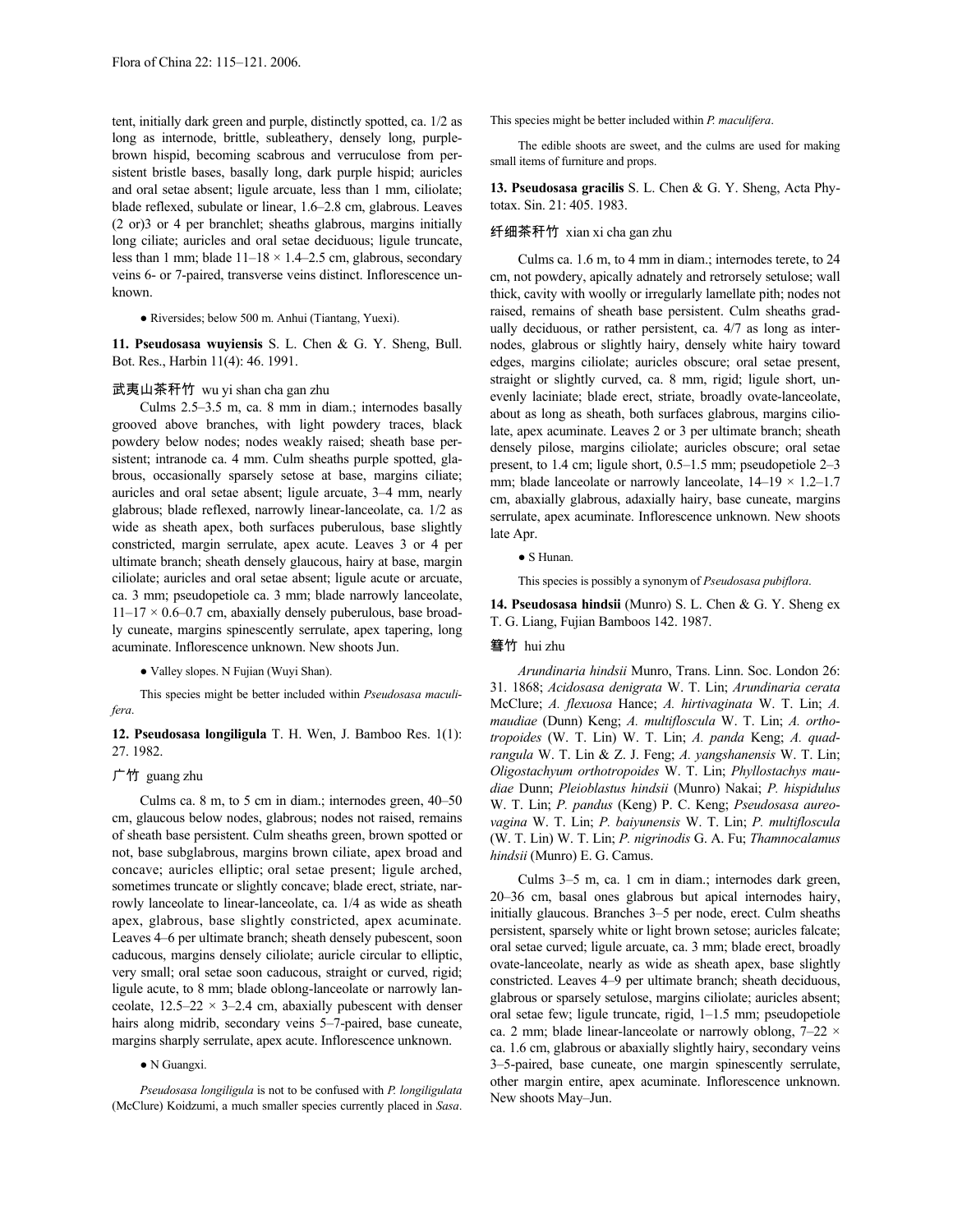● Coastal hills, mountains. Fujian, Guangdong, Guangxi, Hunan, Jiangxi, Zhejiang.

This taxon was repeatedly published as a "new species" by some authors because of its rather broad distribution. After checking a large number of herbarium specimens, a conclusion was reached that *Pseudosasa magilaminaris*, *P. orthotropa*, and *P. viridula* are possibly synonyms of this species.

**15. Pseudosasa cantorii** (Munro) P. C. Keng ex S. L. Chen et al., Fl. Reipubl. Popularis Sin. 9(1): 654. 1996 [*"cantori"*].

#### 托竹 tuo zhu

*Bambusa cantorii* Munro, Trans. Linn. Soc. London 26: 111. 1868 [*"cantori"*]; *Arundarbor cantorii* (Munro) Kuntze; *Arundinaria basiaurita* W. T. Lin; *A. basigibbosa* McClure; *A. cantorii* (Munro) L. C. Chia ex C. S. Chao & G. Y. Yang; *A. funghomii* McClure; *A. pubiannula* W. T. Lin & Z. J. Feng; *Oligostachyum pulchellum* (T. H. Wen) G. H. Ye & Z. P. Wang; *Pseudosasa hainanensis* G. A. Fu; *Sinobambusa pulchella* T. H. Wen.

Culms 2–4 m, 5–10 mm in diam.; internodes terete; nodes obscure. Branches 3 per node. Culm sheaths gradually deciduous, purple-brown to yellow, ca. 1/2 as long as internodes, glabrous or sparsely setose, margins densely ciliolate; ligule arcuate or truncate, slightly concave, scabrid, ciliolate; blade erect, narrowly ovate-lanceolate, glabrous, basally 1/2–3/5 as wide as sheath apex, margins serrulate, apex acuminate. Leaves 5–10 per ultimate branch; sheath purple, glabrous or slightly hairy, margins ciliate; auricles falcate or suborbicular; oral setae ca. 5 mm; ligule truncate, short, slightly hairy, entire or laciniate; pseudopetiole ca. 4 mm; blade narrowly lanceolate or oblong-lanceolate,  $12-20(-32) \times 1.2-2.5(-3.7)$  cm, both surfaces glabrous, secondary veins 5–9-paired, base broadly cuneate, margins serrulate, apex acuminate. Inflorescence paniculate or racemose, terminal; spikelets 3–4 cm, pedicel 5–15 mm; florets 4–9; rachilla internodes 4–6 mm. Glumes 2; lemma glabrous, margins densely ciliolate; palea shorter than lemma. Stamens 3. Ovary oblong, glabrous; styles very short; stigmas 3. New shoots Mar.

● S Fujian, Guangdong, Hainan, S Jiangxi.

**16. Pseudosasa orthotropa** S. L. Chen & T. H. Wen, J. Bamboo Res. 1(1): 46. 1982.

#### 面秆竹 mian gan zhu

Culms to 3 m, ca. 1 cm in diam.; internodes terete, to 40 cm, basally grooved above branches; wall thick, pith spongy; nodes weakly prominent or not; intranode 7–9 mm; sheath base persistent, initially glaucous and retrorsely hairy. Branches 1–3 per node. Culm sheaths late deciduous, nearly persistent, green, ca. 1/3 as long as internodes, densely pubescent and sparsely setose or subglabrous, apically glaucous; auricles ovate or oblong, densely ciliate; oral setae curved; ligule very short, slightly prominent, margin shortly ciliolate; blade ovate-lanceolate, glabrous, margin ciliolate, apex acuminate. Leaves 6–10 per ultimate branch; sheath initially pubescent, margin ciliolate; auricles initially small and rounded, obscure when old; oral setae 3–15 mm, fringed, or deciduous; ligule truncate, very short, densely hairy and glaucous, entire or unevenly laciniate; blade  $9-27(-34) \times 0.8-2.5(-3.5)$  cm, abaxially shortly hairy,

secondary veins 5- or 6-paired, base rounded, margin minutely serrulate, apex acuminate. Inflorescence unknown. New shoots early May.

● Valleys, slopes; low elevations. Fujian, Jiangxi, Zhejiang.

This species is possibly a synonym of *Pseudosasa hindsii*.

**17. Pseudosasa viridula** S. L. Chen & G. Y. Sheng, Bull. Bot. Res., Harbin 11(4): 46. 1991.

#### 笔竹 bi zhu

Culms ca. 4 m, ca. 1 cm in diam.; internodes striate, terete, 10–15 cm, basally slightly flattened above branches, glaucous, pith spongy; nodes weakly prominent; intranode ca. 6 mm; sheath base persistent, glaucous at nodes, dark brown when old. Culm sheaths late deciduous, light brown, sparsely spotted, leathery, sparsely setose and pubescent, margins densely ciliate; auricles brown, circular to elliptic, small; oral setae radiate, curved, 5–10 mm; ligule arcuate, ca. 1.5 mm, scabrid, ciliolate; blade triangular-lanceolate, base slightly constricted, 2/3–3/4 as wide as sheath apex, margin serrulate, apex acuminate. Leaves (2–)4 or 5(–7) per ultimate branch; sheath setose, glaucous, margins ciliolate; auricles absent; oral setae 7–10; ligule very short, slightly scabrous; blade oblong-lanceolate,  $8-30 \times 2-3.3$ cm, abaxially partially densely hairy, secondary veins (5–)7– 10-paired, base broadly cuneate, margins serrulate, apex acute. Inflorescence unknown. New shoots May.

● Plains. Zhejiang (Hangzhou).

This species is possibly a synonym of *Pseudosasa hindsii*.

**18. Pseudosasa magilaminaris** B. M. Yang, J. Hunan Sci. Technol. Univ. 1(1): 111. 1985.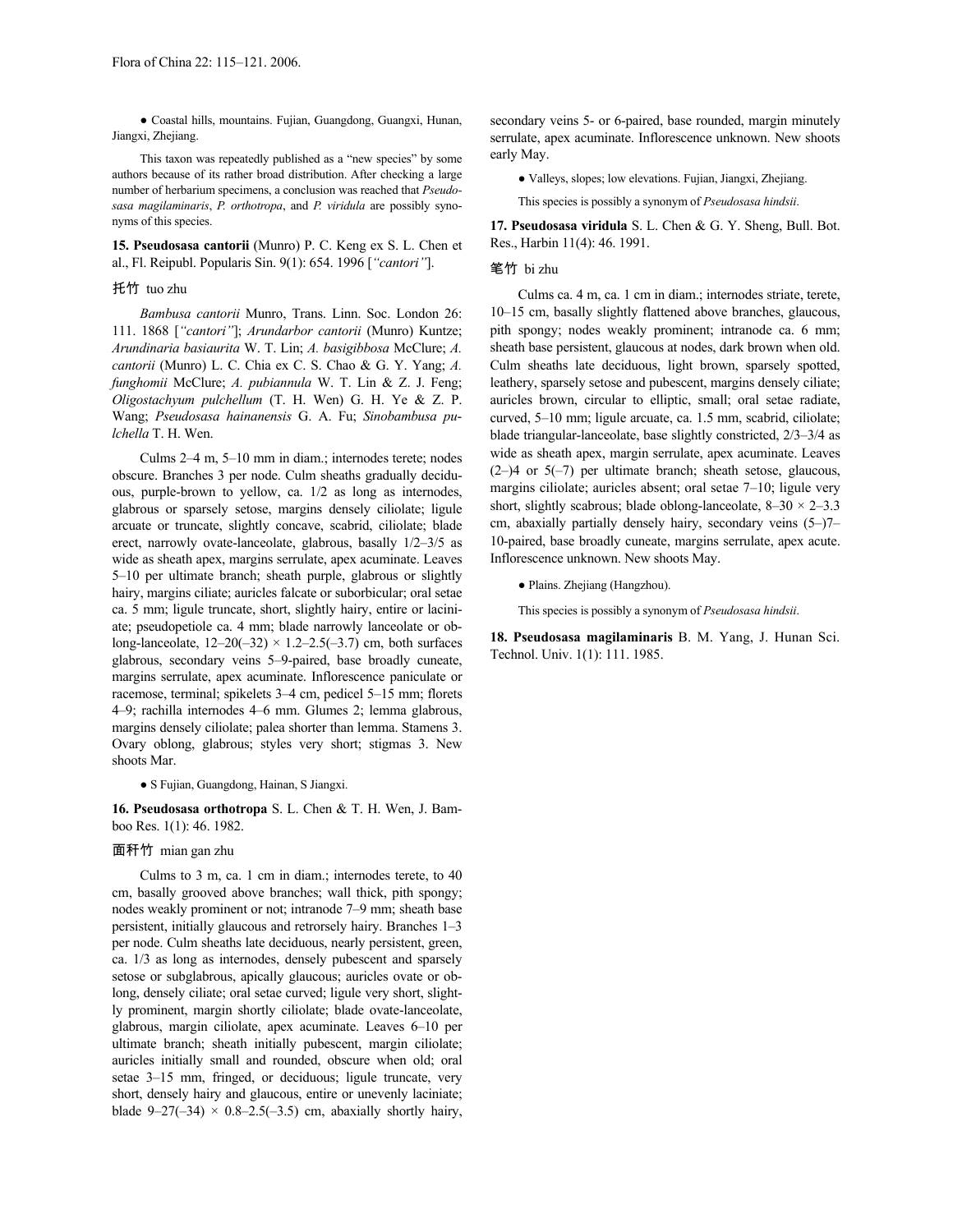江永茶秆竹 jiang yong cha gan zhu

Culms 2–5 m, 5–12 mm in diam.; internodes terete, 20–32 cm, pith spongy; nodes weakly prominent, sheath base persistent, corky, glaucous, pilose; intranode ca. 9 mm. Culm sheaths persistent or late deciduous, brown, shorter than internodes, fragile, densely setose; auricles falcate; oral setae ca. 5 mm; ligule arcuate, ca. 2 mm; blade triangularly ovate-lanceolate, abaxially slightly hairy at base. Leaves 3–7 per ultimate branch; blade elliptic-lanceolate  $12-18 \times 9-2.3$  cm, abaxially slightly hairy, secondary veins 6- or 7-paired, base broadly cuneate, margins serrulate, apex acute. Inflorescence unknown.

● Slopes of hills; low elevations. S Hunan.

This species is possibly a synonym of *Pseudosasa hindsii*.

#### **Taxa incertae sedis**

*Pseudosasa membraniligulata* B.M. Yang (Bamboo Res. 1989(2): 3. 1989) was described from Hunan. It is difficult to decide the identity of this species because the type specimen (*B. M. Yang 06537*, HNNU) is abnormal. According to G. Y. Yang's Ph.D. dissertation, it does not belong to *Pseudosasa*.

*Pseudosasa pubicicatrix* W. T. Lin (J. Bamboo Res. 13(2): 22. 1994, *"pubioicatrix"*) was described from Hainan. According to G. Y. Yang's Ph.D. dissertation, the holotype specimen (*Huang Quan 0002*, CANT) is a mixture, which probably includes elements of three different genera: the culm sheaths look like *P. hindsii*, whereas the culms look like *Indocalamus*, and the leafy branches are *Bambusa*.